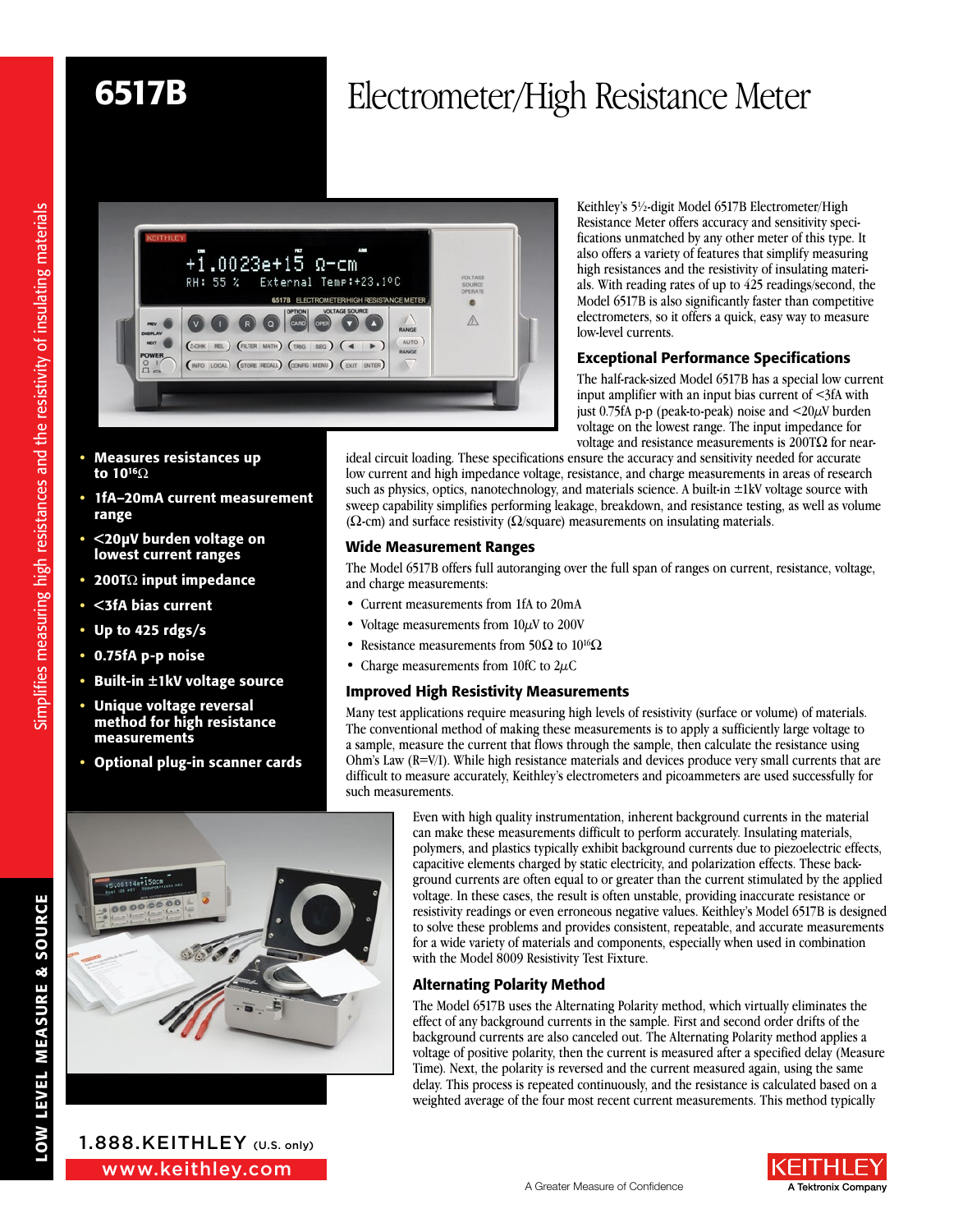LOW LEVEL MEASURE & SOURCE

LOW LEVEL MEASURE & SOURCE

# Ordering Information

6517B Electrometer/High Resistance Meter

#### Accessories Supplied

237-ALG-2 Low Noise Triax Cable, 3-slot Triax to Alligator Clips, 2m (6.6 ft) 8607 Safety High Voltage Dual Test Leads 6517-TP Thermocouple Bead Probe CS-1305 Interlock Connector

#### **ACCESSORIES AVAILABLE**

| <b>CABLES</b>          |                                                               |
|------------------------|---------------------------------------------------------------|
| 6517B-ILC-3            | <b>Interlock Cable</b>                                        |
| 7007-1                 | Shielded IEEE-488 Cable, 1m (3.2 ft)                          |
| 7007-2                 | Shielded IEEE-488 Cable, 2m (6.5 ft)                          |
| 7009-5                 | RS-232 Cable                                                  |
| 7078-TRX-3             | Low Noise Triax Cable, 3-Slot Triax Connectors,<br>0.9m(3 ft) |
| 7078-TRX-10            | Low Noise Triax Cable, 3-Slot Triax Connectors,<br>3m(10 ft)  |
| 7078 TRX-20            | Low Noise Triax Cable, 3-Slot Triax Connectors,<br>6m(20 ft)  |
| 8501-1                 | Trigger Link Cable, 1m (3.3 ft)                               |
| 8501-2                 | Trigger Link Cable, 2m (6.6 ft)                               |
| 8503                   | Trigger Link Cable to 2 male BNCs, 1m (3.3 ft)                |
| 8607                   | 1kV Source Banana Cables                                      |
| <b>PROBES</b>          |                                                               |
| 6517-RH                | Humidity Probe with Extension Cable                           |
| 6517-TP                | Temperature Bead Probe (included with 6517B)                  |
| TEST FIXTURE           |                                                               |
| 8009                   | <b>Resistivity Test Fixture</b>                               |
| OTHER                  |                                                               |
| CS-1305                | <b>Interlock Connector</b>                                    |
| <b>ADAPTERS</b>        |                                                               |
| 237-BNC-TRX            | Male BNC to 3-Lug Female Triax Adapter                        |
| 237-TRX-NG             | Triax Male-Female Adapter with Guard                          |
|                        | Disconnected                                                  |
| 237 TRX-T              | 3-Slot Male Triax to Dual 3-Lug Female Triax<br>Tee Adapter   |
| 237 TRX TBC            | 3-Lug Female Triax Bulkhead Connector<br>$(1.1kV \; rated)$   |
| 7078-TRX-BNC           | 3-Slot Male Triax to BNC Adapter                              |
| 7078-TRX-GND           | 3-Slot Male Triax to BNC Adapter with guard<br>removed        |
| 7078-TRX-TBC           | 3-Lug Female Triax Bulkhead Connector<br>with Cap             |
| RACK MOUNT KITS        |                                                               |
| 4288-1                 | Single Fixed Rack Mounting Kit                                |
| 4288-2                 | Dual Fixed Rack Mounting Kit                                  |
| <b>SCANNER CARDS</b>   |                                                               |
| 6521                   | Low Current Scanner Card                                      |
| 6522                   | Voltage/Low Current Scanner Card                              |
| <b>GPIB INTERFACES</b> |                                                               |
| KPCI-488LPA            | IEEE-488 Interface/Controller for the PCI Bus                 |

KUSB-488B IEEE-488 USB-to-GPIB Interface Adapter

www.keithley.com

# 6517B Electrometer/High Resistance Meter

produces a highly repeatable, accurate measurement of resistance (or resistivity) by the seventh reversal on most materials (i.e., by discarding the first three readings). For example, a 1mm-thick sample of  $10^{14}\Omega$ -cm material can be measured with 0.3% repeatability in the Model 8009 test fixture, provided the background current changes less than 200fA over a 15-second period.

## Simple DMM-like Operation

The Model 6517B is designed for easy, DMM-like operation via the front panel, with single-button control of important functions such as resistance measurement. It can also be controlled via a built-in IEEE-488 interface, which makes it possible to program all functions over the bus through a computer controller.

### High Accuracy High Resistance **Measurements**

The Model 6517B offers a number of features and capabilities that help ensure the accuracy of high resistance measurement applications. For example, the built-in voltage source simplifies determining the relationship between an insulator's resistivity and the level of source voltage used. It is well suited for capacitor leakage and insulation resistance measurements, tests of the surface insulation resistance of printed circuit boards, voltage coefficient testing of resistors, and diode leakage characterization.

# Temperature and Humidity Stamping

Humidity and temperature can influence the resistivity values of materials significantly. To help you make accurate comparisons of readings acquired under varying conditions, the Model 6517B offers a built-in type K thermocouple and an optional Model 6517-RH Relative Humidity Probe. A built-in data storage buffer allows recording and recalling readings stamped with the time, temperature, and relative humidity at which they were acquired.

### Accessories Extend Measurement Capabilities

A variety of optional accessories can be used to extend the Model 6517B's applications and enhance its performance.

**Scanner Cards.** Two scanner cards are available to simplify scanning multiple signals. Either card can be easily inserted in the option slot of the instrument's back panel. The Model 6521 Scanner Card offers ten channels of low-level current scanning. The Model 6522 Scanner Card

provides ten channels of high impedance voltage switching or low current switching.

**Test Fixture.** The Model 8009 Resistivity Chamber is a guarded test fixture for measuring volume and surface resistivities of sample materials. It has stainless-steel electrodes built to ASTM standards. The fixture's electrode dimensions are pre-programmed into the Model 6517B, so there's no need to calculate those values then enter them manually. This accessory is designed to protect you from contact with potentially hazardous voltages —opening the lid of the chamber automatically turns off the Model 6517B's voltage source.

# Applications

The Model 6517B is well suited for low current and high impedance voltage, resistance, and charge measurements in areas of research such as physics, optics, and materials science. Its extremely low voltage burden makes it particularly appropriate for use in solar cell applications, and its built-in voltage source and low current sensitivity make it an excellent solution for high resistance measurements of nanomaterials such as polymer based nanowires. Its high speed and ease of use also make it an excellent choice for quality control, product engineering, and production test applications involving leakage, breakdown, and resistance testing. Volume and surface resistivity measurements on nonconductive materials are particularly enhanced by the Model 6517B's voltage reversal method. The Model 6517B is also well suited for electrochemistry applications such as ion selective electrode and pH measurements, conductivity cells, and potentiometry.

# Model 6517B Enhancements

The Model 6517B is an updated version, replacing the earlier Model 6517A, which was introduced in 1996. Software applications created for the Model 6517A using SCPI commands can run without modifications on the Model 6517B. However, the Model 6517B does offer some useful enhancements to the earlier design. Its internal battery-backed memory buffer can now store up to 50,000 readings, allowing users to log test results for longer periods and to store more data associated with those readings. The new model also provides faster reading rates to the internal buffer (up to 425 readings/second) and to external memory via the IEEE bus (up to 400 readings/second). Several connector modifications have been incorporated to address modern connectivity and safety requirements.

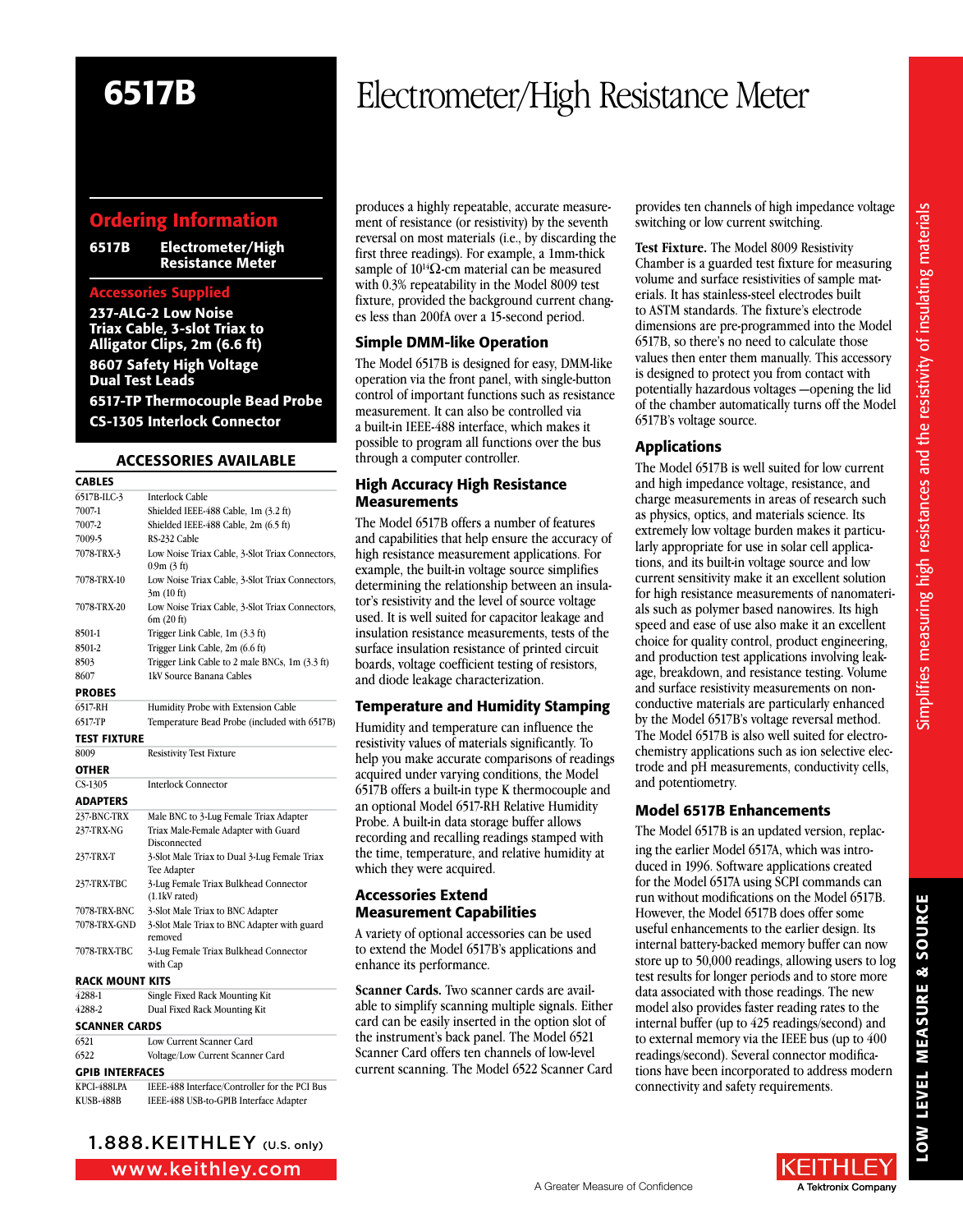# **6517B** Electrometer/High Resistance Meter

| VOLTS                      |                   | <b>ACCURACY</b>                                    | <b>TEMPERATURE</b><br><b>COEFFICIENT</b>                         |
|----------------------------|-------------------|----------------------------------------------------|------------------------------------------------------------------|
| 51/2-DIGIT<br><b>RANGE</b> | <b>RESOLUTION</b> | $(1$ Year) <sup>1</sup><br>$18^\circ - 28^\circ$ C | 0°-18°C & 28°-50°C<br>$\pm$ (%rdg+counts) $\pm$ (%rdg+counts)/°C |
| 2 V                        | $10 \mu$ V        | $0.025 + 4$                                        | $0.003 + 2$                                                      |
| 20 V                       | $100 \mu V$       | $0.025 + 3$                                        | $0.002 + 1$                                                      |
| 200 V                      | $1 \text{ mV}$    | $0.06 + 3$                                         | $0.002 + 1$                                                      |

**NMRR:** 2V and 20V ranges >60dB, 200V range >55dB. 50Hz or 60Hz2. **CMRR:** >120dB at DC, 50Hz or 60Hz.

**INPUT IMPEDANCE:**  $>200$ T $\Omega$  in parallel with 20pF,  $<$ 2pF guarded (1M $\Omega$  with zero check on).

**SMALL SIGNAL BANDWIDTH AT PREAMP OUTPUT:** Typically 100kHz (–3dB).

#### **NOTES**

**Model 6517B specifications** Model 6517B specifications

1. When properly zeroed, 5½-digit, 1 PLC (power line cycle), median filter on, digital filter  $= 10$  readings. 2. Line sync on.

| AMPS<br>5½-DIGIT<br><b>RANGE</b> |                 | <b>RESOLUTION</b> |                  | <b>ACCURACY</b><br>$(1$ Year) <sup>1</sup><br>$18^{\circ}-28^{\circ}$ C | <b>TEMPERATURE</b><br><b>COEFFICIENT</b><br>$0^{\circ}-18^{\circ}$ C & 28 $^{\circ}-50^{\circ}$ C<br>$\pm$ (%rdg+counts)/°C |
|----------------------------------|-----------------|-------------------|------------------|-------------------------------------------------------------------------|-----------------------------------------------------------------------------------------------------------------------------|
|                                  |                 |                   |                  | ±(%rdg+counts)                                                          |                                                                                                                             |
|                                  | $20$ pA         |                   | 100 $aA^2$       | 1<br>$+30$                                                              | 0.1<br>$+5$                                                                                                                 |
| $200$ pA                         |                 |                   | $1 \text{ fA}^2$ | $\mathbf{1}$<br>$+ 5$                                                   | $0.1 + 1$                                                                                                                   |
|                                  | 2 nA            |                   | 10 <sub>fA</sub> | $0.2 + 30$                                                              | 0.1<br>$+2$                                                                                                                 |
|                                  | $20$ nA         | 100 fA            |                  | $0.2 + 5$                                                               | $0.03 + 1$                                                                                                                  |
| $200$ nA                         |                 |                   | $1$ pA           | $0.2 + 5$                                                               | $0.03 + 1$                                                                                                                  |
|                                  | 2 $\mu$ A       |                   | $10 \text{ pA}$  | $0.1 + 10$                                                              | $0.005 + 2$                                                                                                                 |
|                                  | $20 \mu A$      | $100 \text{ pA}$  |                  | $0.1 + 5$                                                               | $0.005 + 1$                                                                                                                 |
| $200 \mu A$                      |                 |                   | 1 nA             | $0.1 + 5$                                                               | $0.005 + 1$                                                                                                                 |
|                                  | $2 \text{ mA}$  |                   | 10 <sub>nA</sub> | $0.1 + 10$                                                              | $0.008 + 2$                                                                                                                 |
|                                  | $20 \text{ mA}$ | $100$ nA          |                  | $0.1 + 5$                                                               | $0.008 + 1$                                                                                                                 |
|                                  |                 |                   |                  |                                                                         |                                                                                                                             |

**INPUT BIAS CURRENT:** <3fA at  $T_{CAL}$ . Temperature coefficient = 0.5fA/°C, 20pA range.

**INPUT BIAS CURRENT NOISE:** <750aA p-p (capped input), 0.1Hz to 10Hz bandwidth, damping on. Digital filter = 40 readings, 20pA range.

**INPUT VOLTAGE BURDEN at T<sub>CAL</sub> ±1°C:** 

 $<$ 20 $\mu$ V on 20pA, 2nA, 20nA, 2 $\mu$ A, and 20 $\mu$ A ranges.

 $\langle 100 \mu V \rangle$  on 200pA, 200nA, and 200 $\mu$ A ranges.

<2mV on 2mA range. <5mV on 20mA range.

**TEMPERATURE COEFFICIENT OF INPUT VOLTAGE BURDEN:** <10µV/°C on pA, nA, and  $\mu$ A ranges.

**PREAMP SETTLING TIME (to 10% of final value) Typical:** 0.5sec (damping off) 2.0 sec (damping on) on pA ranges. 15msec on nA ranges damping off, 1msec on  $\mu$  anges damping off. 500 $\mu$ sec on mA ranges damping off.

NMRR: >60dB on all ranges at 50Hz or 60Hz<sup>3</sup>.

#### **NOTES**

1. When properly zeroed, 5½-digit, 1PLC (power line cycle), median filter on, digital filter = 10 readings.

2.  $aA = 10^{-18}A$ ,  $fA = 10^{-15}A$ .

3. Line sync on.

|                           | <b>OHMS (Normal Method)</b>   |                                                                                 |                                                                                                           |                                |                             |
|---------------------------|-------------------------------|---------------------------------------------------------------------------------|-----------------------------------------------------------------------------------------------------------|--------------------------------|-----------------------------|
| <b>RANGE</b>              | 5½-DIGIT<br><b>RESOLUTION</b> | <b>ACCURACY</b><br>(10-100% Range)<br>18°-28°C (1 Year)<br>$\pm$ (% rdg+counts) | <b>TEMPERATURE</b><br><b>COEFFICIENT</b><br>(10-100% Range)<br>0°-18°C & 28°-50°C<br>$\pm$ (% rdg+counts) | <b>AUTO</b><br><b>V SOURCE</b> | <b>AMPS</b><br><b>RANGE</b> |
| 2 $M\Omega$               | Ω<br>10                       | $0.125 + 1$                                                                     | 0.01<br>$+1$                                                                                              | 40 V                           | $200 \mu A$                 |
| $20 \text{ M}\Omega$      | Ω<br>100                      | $0.125 + 1$                                                                     | 0.01<br>$+1$                                                                                              | 40 V                           | $20 \mu A$                  |
| $200 \text{ M}\Omega$     | $k\Omega$<br>1                | $0.15 + 1$                                                                      | $0.015 + 1$                                                                                               | 40 V                           | $2 \mu A$                   |
| 2 $G\Omega$               | $k\Omega$<br>10 <sup>10</sup> | $0.225 + 1$                                                                     | $0.035 + 1$                                                                                               | 40 V                           | $200$ nA                    |
| $20 \text{ } G\Omega$     | kΩ<br>100                     | $0.225 + 1$                                                                     | $0.035 + 1$                                                                                               | 40 V                           | $20$ nA                     |
| $200 \text{ }$ G $\Omega$ | $1 \text{ M}\Omega$           | $0.35 + 1$                                                                      | $0.110 + 1$                                                                                               | 40 V                           | 2 nA                        |
| 2 T $\Omega$              | $10 \text{ M}\Omega$          | $0.35 + 1$                                                                      | $0.110 + 1$                                                                                               | 400 V                          | 2 nA                        |
| $20$ TQ                   | $100 \text{ M}\Omega$         | $1.025 + 1$                                                                     | $0.105 + 1$                                                                                               | 400 V                          | $200$ pA                    |
| ТΩ<br>200                 | $1 \, \text{G}\Omega$         | 1.15<br>$+1$                                                                    | $0.125 + 1$                                                                                               | 400 V                          | $20$ pA                     |

#### **NOTES**

1. Specifications are for auto V-source ohms, when properly zeroed, 5½-digit, 1PLC, median filter on, digital filter = 10 readings. If user selectable voltage is required, use manual mode. Manual mode displays resistance (up to  $10^{18}\Omega$ ) calculated from measured current. Accuracy is equal to accuracy of V-source plus accuracy of selected Amps range.

**PREAMP SETTLING TIME:** Add voltage source settling time to preamp settling time in Amps specification. Ranges over 20G $\Omega$  require additional settling based on the characteristics of the load.

#### OHMS (ALTERNATING POLARITY METHOD)

The alternating polarity sequence compensates for the background (offset) currents of the material or device under test. Maximum tolerable offset up to full scale of the current range used.

#### **Using Keithley 8009 fixture**

**REPEATABILITY:**  $\Delta I_{BG} \times R/V_{ALT} + 0.1\%$  (1 $\sigma$ ) (instrument temperature constant  $\pm 1^{\circ}$ C).

**ACCURACY:**  $(V_{SRC}Err + I_{MEAS}Err \times R)/V_{ALT}$ 

where:  $\Delta I_{BC}$  is a measured, typical background current noise from the sample and fixture. VALT is the alternating polarity voltage used.

 $V_{SRC}$ Err is the accuracy (in volts) of the voltage source using  $V_{ALT}$  as the setting.

 $I_{MERS}$ Err is the accuracy (in amps) of the ammeter using  $V_{AIT}$ /R as the reading.

# **VOLTAGE SOURCE** TEMPERATURE

| <b>RANGE</b> | 51/2-DIGIT<br><b>RESOLUTION</b> | $18^{\circ}-28^{\circ}$ C<br>$\pm$ (% setting + offset) | 0°-18°C & 28°-50°C<br>$\pm$ (% setting+offset)/°C |
|--------------|---------------------------------|---------------------------------------------------------|---------------------------------------------------|
| 100 V        | 5 mV                            | $0.15 + 10$ mV                                          | $0.005 + 1$ mV                                    |
| 1000 V       | $50 \text{ mV}$                 | $0.15 + 100$ mV                                         | $0.005 + 10$ mV                                   |

**MAXIMUM OUTPUT CURRENT:**

**100V Range:** ±10mA, hardware short circuit protection at <14mA. **1000V Range:** ±1mA, hardware short circuit protection at <1.4mA.

**SETTLING TIME**:

100V Range: <8ms to rated accuracy. **1000V Range:** <50ms to rated accuracy.

**NOISE (typical):**

**100V Range:** <2.6mV rms. **1000V Range:** <2.9mV rms.

LOW LEVEL MEASURE & SOURCE LOW LEVEL MEASURE & SOURCE

www.keithley.com